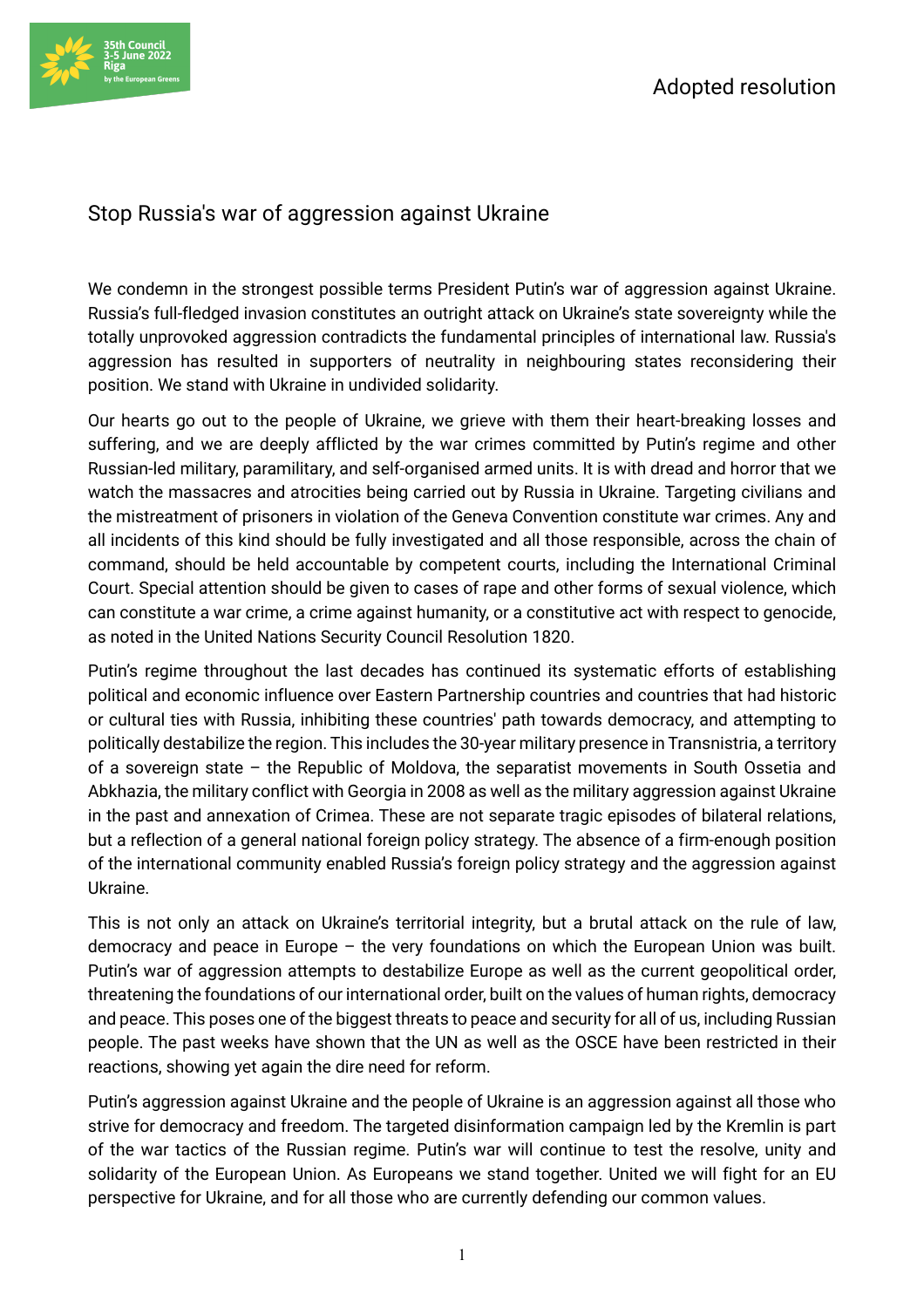

As European Green Family we stand for the Common Security Principles, where peace is always the final goal and diplomacy remains a priority. All people have the right to human security: freedom from fear and freedom from want. Building trust between nations and peoples is fundamental to peaceful and sustainable human existence. Military response cannot be the only response to the threat of our security. A green feminist vision for the Common Foreign and Security Policy aims at defending our values by using foreign policy instruments comprehensively. Our inclusive concept of human security is based on our firm belief in multilateralism, international justice, rule of law and the protection of human rights. An intersectional feminist approach to societies and conflicts, needs to be based on international law and human rights; it addresses the vulnerabilities between and within different groups at risk, and aims at guaranteeing their individual rights.

In the light of the developments since February 2022, we stand for a broad strategic approach, including military and civilian, preventive and reactive, short term and long-term instruments working towards human security. We firmly believe that these values shall be implemented in any case of disputes between countries. If not mandated by the United Nations, we reject the use or the threat of using military power or intervention by any country on another sovereign state and the military occupation of a sovereign state. Our dependence on Russian oil and gas has led to a steep increase of energy prices while fuelling Putin's war. The current situation is proving yet again that energy sovereignty is a question of security. As European Greens we are committed to ending fossil fuel dependency. Now even more than ever, we need to accelerate all our efforts to increase renewables, improve energy efficiency and strengthen energy saving - prioritizing a truly green, socially just transition for all, in Europe and globally. This includes the notion that renewables are our only longterm safe, clean and sustainable source of energy: They are our path towards a more sustainable, just and peaceful world.

As European Greens we strongly believe that now is the time to accelerate our efforts for a Green transition. Undermining attempts of climate and biodiversity protection right now in the name of food security is precisely the wrong way forward- further intensification of the agricultural industry is destroying our food base. A full-fledged, green reorientation of our agriculture and biodiversity policy is now more necessary than ever given the significant effect on food production and exports from Ukraine, resulting from the invasion. Russia's war massively threatens the food situation across the globe, particularly hitting vulnerable countries in the Global South. The blocking of the exports of cereals, sunflower seed oil and other Ukrainian products, as well as the destruction of farmers' fields, machinery and infrastructure, is going to afflict all those countries who rely on that agricultural produce, thus generating a second humanitarian crisis.

As of today, an estimate of 8 million Ukrainian residents have been internally displaced and more then 6.6 million have fled the country due to the war. The willingness of Moldova and all EU Member States, especially those bordering Ukraine, to shelter those in need has been unprecedented. As European Greens we stand in solidarity with all those who are fleeing war and persecution  $-$  no matter where they are from!

## **Therefore, we, the European Green Party, having peace as our main goal, firmly condemn all human**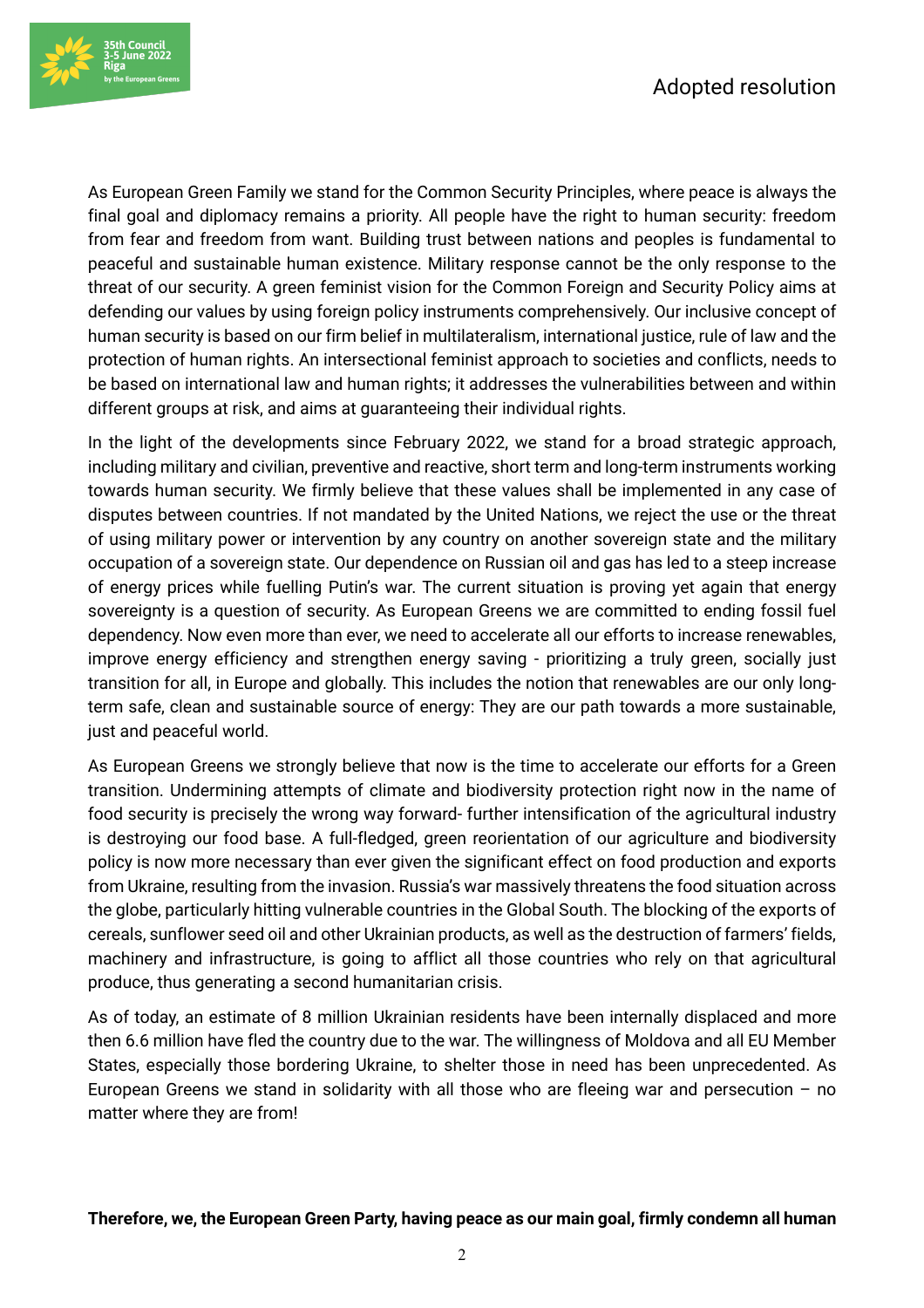

## **rights violations and call for the following steps as essential in reducing Putin's regime's capability to continue its aggression against Ukraine and call for help in rebuilding Ukraine:**

- 1. European countries should use all possible diplomatic and political means, as well as support international initiatives, in order to pressure Russia into unconditionally withdrawing its troops from the internationally recognised territory of Ukraine as well as breakaway regions from other states. We call on the United Nations and Organization for Security and Cooperation in Europe (OSCE) to redouble their efforts to bring about the end of hostilities.
- 2. EU Member States must quickly, fully and effectively implement all sanctions currently in place. As Putin's escalation continues, targeted and hard-hitting sanctions must be brought to bear immediately.
- 3. All efforts for financial, economic and humanitarian assistance to Ukraine must be strengthened, with all governments playing their part, exhausting a multitude of measures. These are unprecedented times of an unprovoked war of aggression where we are witnessing breaches of international law and war crimes being committed, we thus see the necessity for Ukraine to continue to receive military support quickly to be able to defend itself against Russian attacks.
- 4. At the same time, it is necessary for all actors involved to plan and coordinate long-term support with the overall goal to foster as well as implement a peace building process with all its complex, multi-faceted dimensions. This surely involves the necessary financial support for the reconstruction of Ukrainian infrastructure and war damages, as well as for victim assistance and environmental remediation.
- 5. The European Union and its Member States must heavily bolster all efforts to ensure energy security for all European residents. It is high time to massively accelerate the expansion of renewables, while boosting energy efficiency and saving. The fossil phase-out and the energy transition must be accelerated at all levels. All efforts must be made to stop Europe's dependence on fossil fuels now. We call for an embargo on all imports of fossil fuels from Russia as soon as it is humanly possible to implement mitigation measures, including consumption reduction.
- 6. At the same time, the European Union must work towards a common solidarity mechanism to address the rising energy prices, especially for those threatened by poverty. We especially call on those countries which have gained surplus profit through (partially) state owned energy companies that are profiting from high energy prices to redirect those profits to mitigate social impacts of energy poverty throughout Europe, invest into renewable energy and to support Ukraine's post-war reconstruction. In addition, we call on countries to tax surplus profits of private companies and redirect them to the same causes.
- 7. All our efforts to ensure safe passage, prevent human trafficking and establish the best possible structures to welcome people fleeing from Putin's inhumane war continues to be of the highest priority. EU funds should be allocated to those who welcome refugees, while particular attention needs to be given to marginalised, especially vulnerable groups, such as